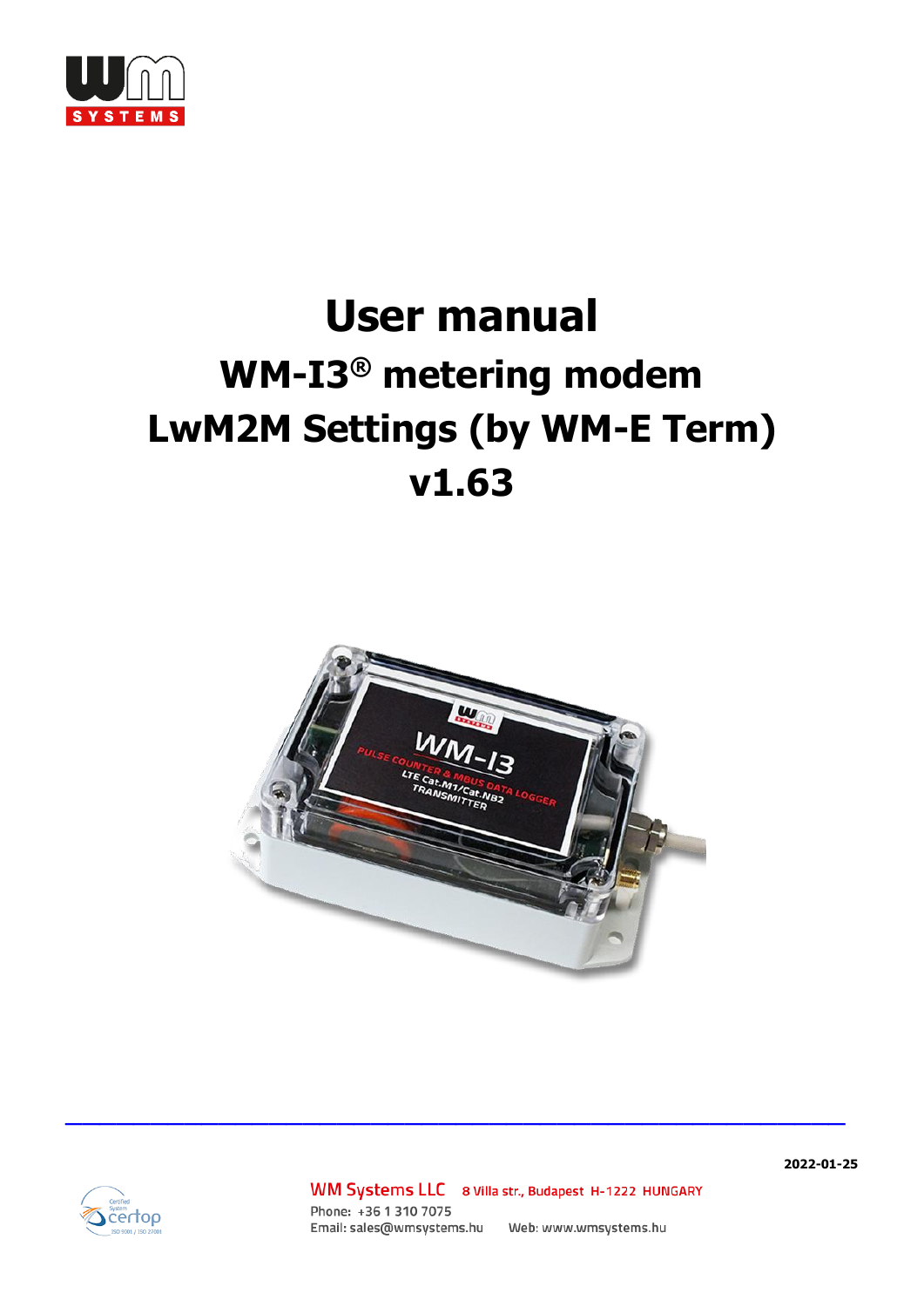# **Document specifications**

This documentation was made for presenting the configuration steps of the **LwM2M** compatible operation and communication of the **WM-I3**® pulse counter / MBUS data collector and transmitter device.

| <b>Document Version:</b>                                        | <b>REV 1.63</b>                                                   |
|-----------------------------------------------------------------|-------------------------------------------------------------------|
| <b>Hardware Type/Version:</b>                                   | User Manual WM-I3 <sup>®</sup> metering modem - LwM2M<br>settings |
| <b>Hardware Version:</b>                                        | V 3.1                                                             |
| <b>Bootloader Version:</b>                                      | V 1.81                                                            |
| <b>Firmware Version:</b>                                        | V 1.39                                                            |
| <b>WM-E Term<sup>®</sup> configuration</b><br>software version: | V 1.3.61                                                          |
| Pages:                                                          | 15                                                                |
| <b>Status:</b>                                                  | Final                                                             |
| <b>Created:</b>                                                 | 17-06-2021                                                        |
| <b>Last Modified:</b>                                           | 01-02-2022                                                        |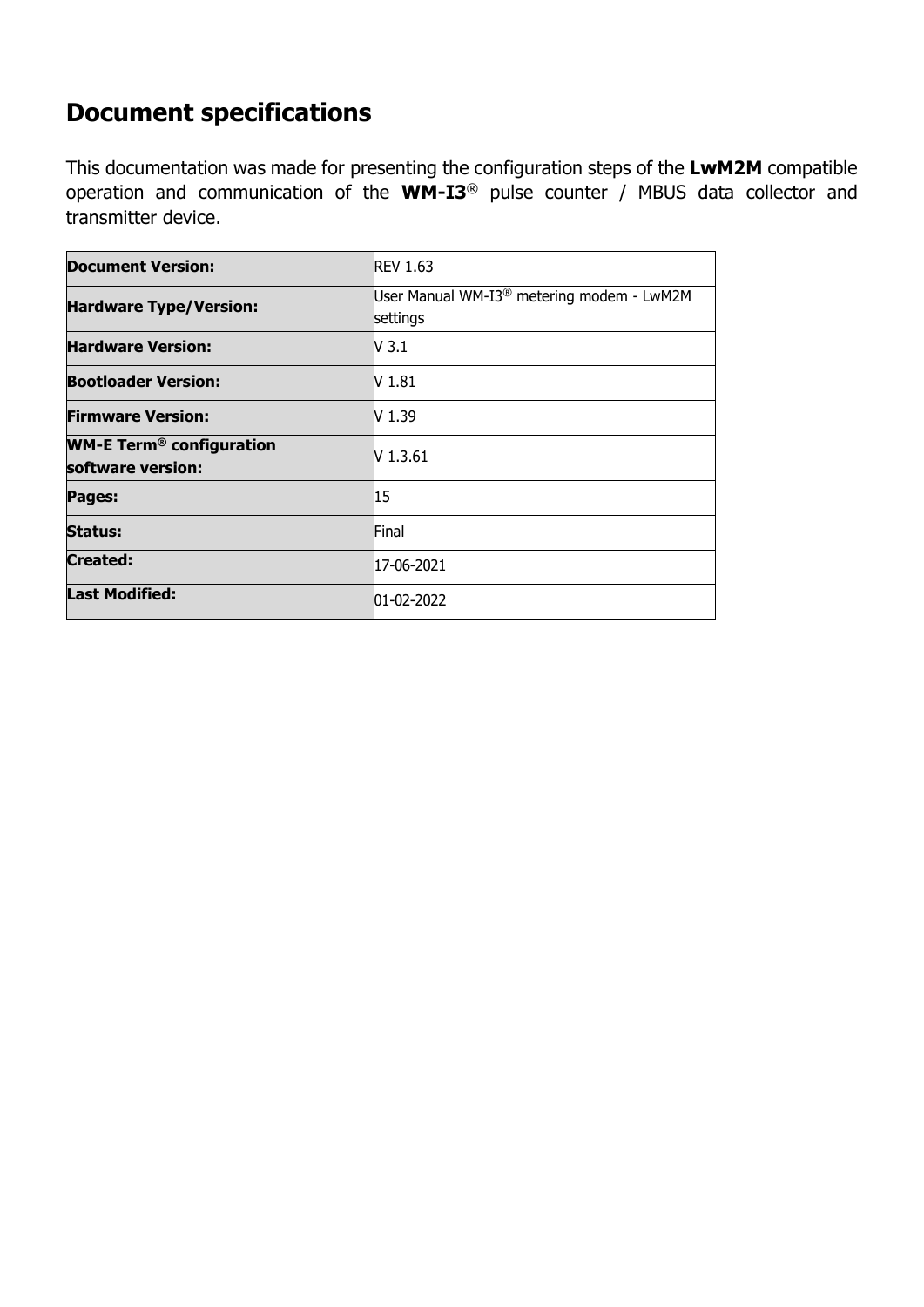# **Chapter 1. Introduction**

The **WM-I3** ® is our 3rd generation low-power cellular [pulse signal counter and data logger](https://m2mserver.com/en/product-category/water-metering-devices) with a built-in cellular modem for smart water and gas metering.

Automated water meter readings with customizable breakdowns, leak detection and prevention. Detection of water leakages to avoid flooding, non-revenue water for more accurate billing, optimization of operating costs, and improvement of water supply reliability.

Remote data collection via **pulse output (S0-type)** or **M-bus** of the connected meter. Data is sent through **LTE Cat.NB / Cat.M** cellular networks to a central server or HES (Head-end System).

This smart water metering device has a standalone and intermittent operation.

It reads and counts the consumption data (pulse signals or M-Bus data) of the connected meters in "sleep mode" and saves the data to the local storage. Then it wakes up at pre-configured intervals to transmit the stored data using **MQTT** or **LwM2M** protocol, plain TCP/IP packets or **JSON, XML** format.

Therefore, the device can be used with **LwM2M** communication.

Our LwM2M solution is compatible with the Leshan Server and Leshan Bootstrap server. Please consider this, when you will install the LwM2M server for the WM-I3 usage.

#### **Important!**

This description contains only the required settings for the usage of the LwM2M protocol on the WM-I3.

Any further settings of the device can be done by using the full User Manual of the WM-I3 device. [https://www.m2mserver.com/m2m-downloads/User\\_Manual\\_for\\_WM-I3\\_v1\\_63\\_EN.pdf](https://www.m2mserver.com/m2m-downloads/User_Manual_for_WM-I3_v1_63_EN.pdf)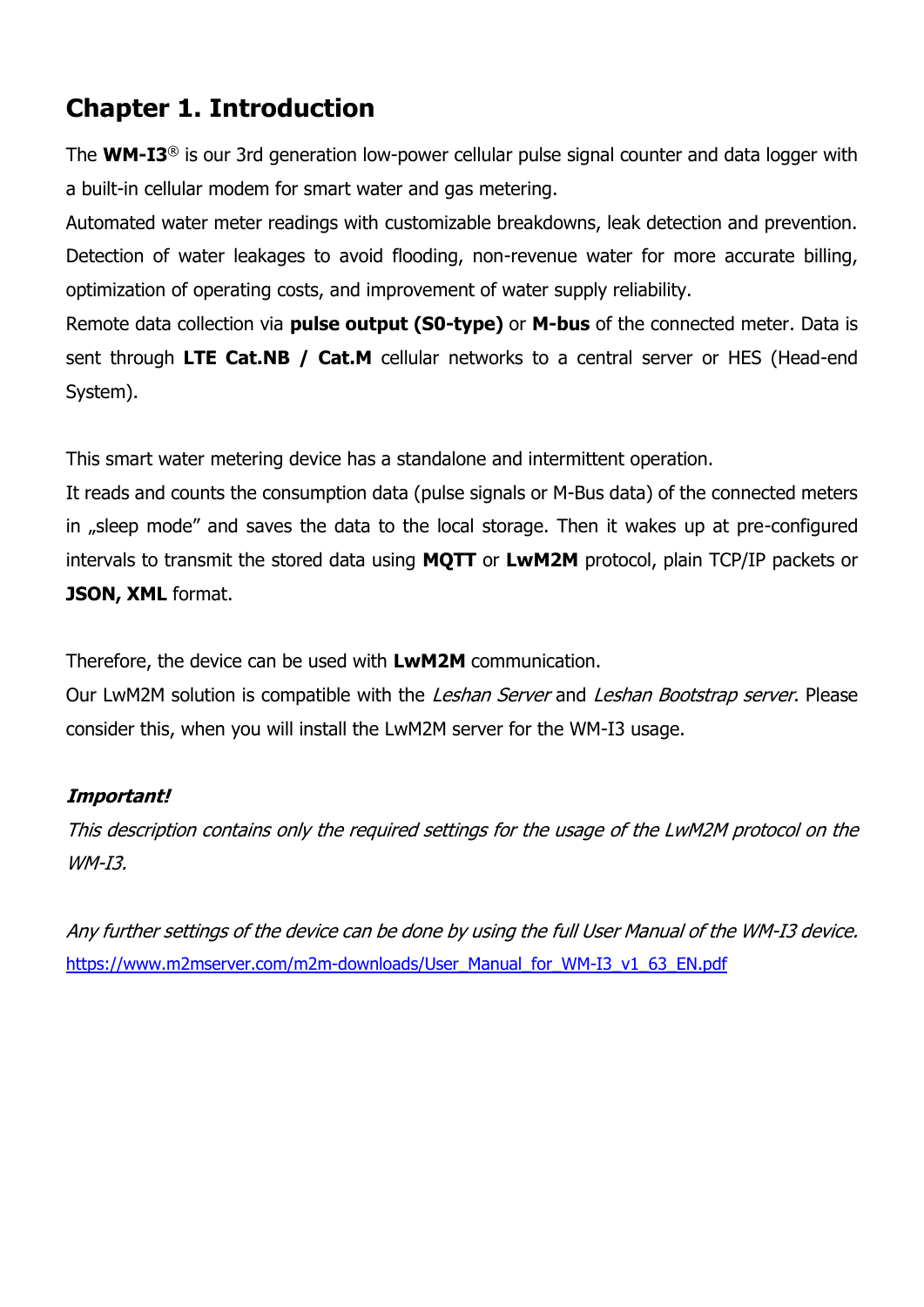# **Chapter 2. Modem Configuration**

## **2.1 Configuring the device by the WM-E Term® software**

 $#Step 1$ . Microsoft<sup>®</sup> .Net Framework v4 must be installed on your computer. In case of missing this component, you have to download it and install from the manufacturer's website: <https://www.microsoft.com/en-us/download/details.aspx?id=30653>

*#Step 2.* Download WM-E Term configuration software (Microsoft Windows<sup>®</sup> 7/8/10 compatible) by this URL: [https://www.m2mserver.com/m2m-downloads/WM-ETerm\\_v1\\_3\\_61.ZIP](https://www.m2mserver.com/m2m-downloads/WM-ETerm_v1_3_61.ZIP)  You have to own administrator privileges for the directory where you are using the program.

#Step 3. Unpack the downloaded .ZIP file into a directory and execute the **WM-ETerm.exe** file.



#Step 4. The configuration software will be started. Push to the **Login** button (leave the **Username** and **Password** fields as they are filled).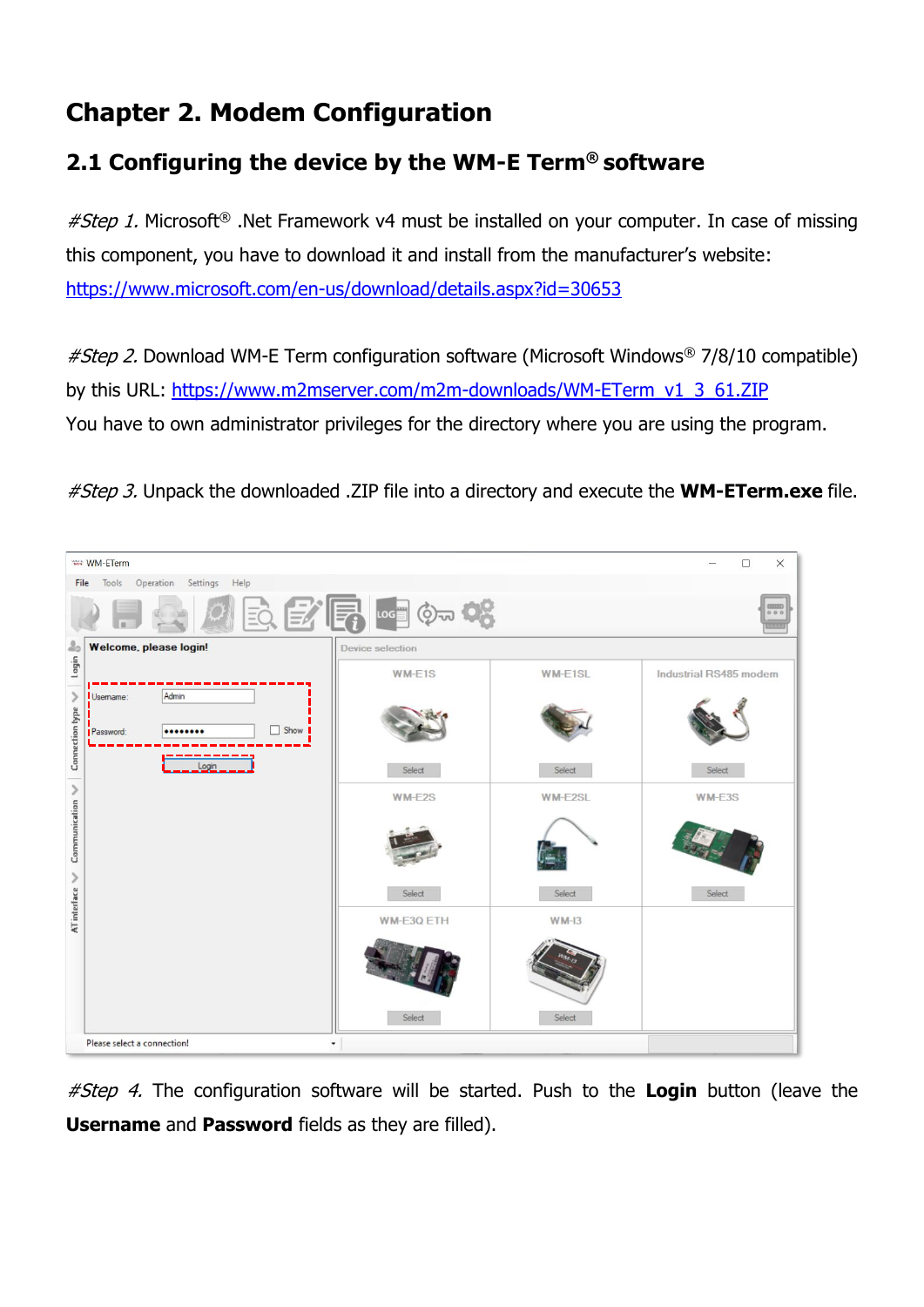|                      | <b>WAN-ETerm</b><br>$\Box$<br>$\times$         |                |                        |  |  |  |  |
|----------------------|------------------------------------------------|----------------|------------------------|--|--|--|--|
|                      | Admin<br>Tools Operation Settings Help<br>File |                |                        |  |  |  |  |
|                      |                                                | 医学属阳如帐         | 000                    |  |  |  |  |
| 20                   | <b>Device selection</b>                        |                |                        |  |  |  |  |
| login                | <b>WM-E1S</b>                                  | <b>WM-E1SL</b> | Industrial RS485 modem |  |  |  |  |
| ≯<br>Connection type |                                                |                |                        |  |  |  |  |
|                      | Select                                         | Select         | Select                 |  |  |  |  |
| $\mathcal{P}$        | <b>WM-E2S</b>                                  | <b>WM-E2SL</b> | <b>WM-E3S</b>          |  |  |  |  |
| Communication<br>⋋   |                                                |                |                        |  |  |  |  |
|                      | Select                                         | Select         | Select                 |  |  |  |  |
| AT interface         | <b>WM-E3Q ETH</b>                              | $WM-13$        |                        |  |  |  |  |
|                      |                                                |                |                        |  |  |  |  |
|                      | Select                                         |                |                        |  |  |  |  |
|                      | Please select a connection!<br>$\check{}$      |                |                        |  |  |  |  |

#Step 5. Then choose the **Select** button at the **WM-I3** device.

## **2.2 Setup the device connection – Remote configuration via LwM2M protocol**

#### **Important!**

Note that the Leshan Server or Leshan Bootstrap server must be already installed and executed and the server must be connected to the network, because the WM-I3 will trying to connect to the LwM2M server during the connection configuration!

- 1. Choose the **Connection type** on the left side of the screen, then choose the **LwM2M**  tab.
- 2. Add a **New connection** name for the profile then push the **Create** button.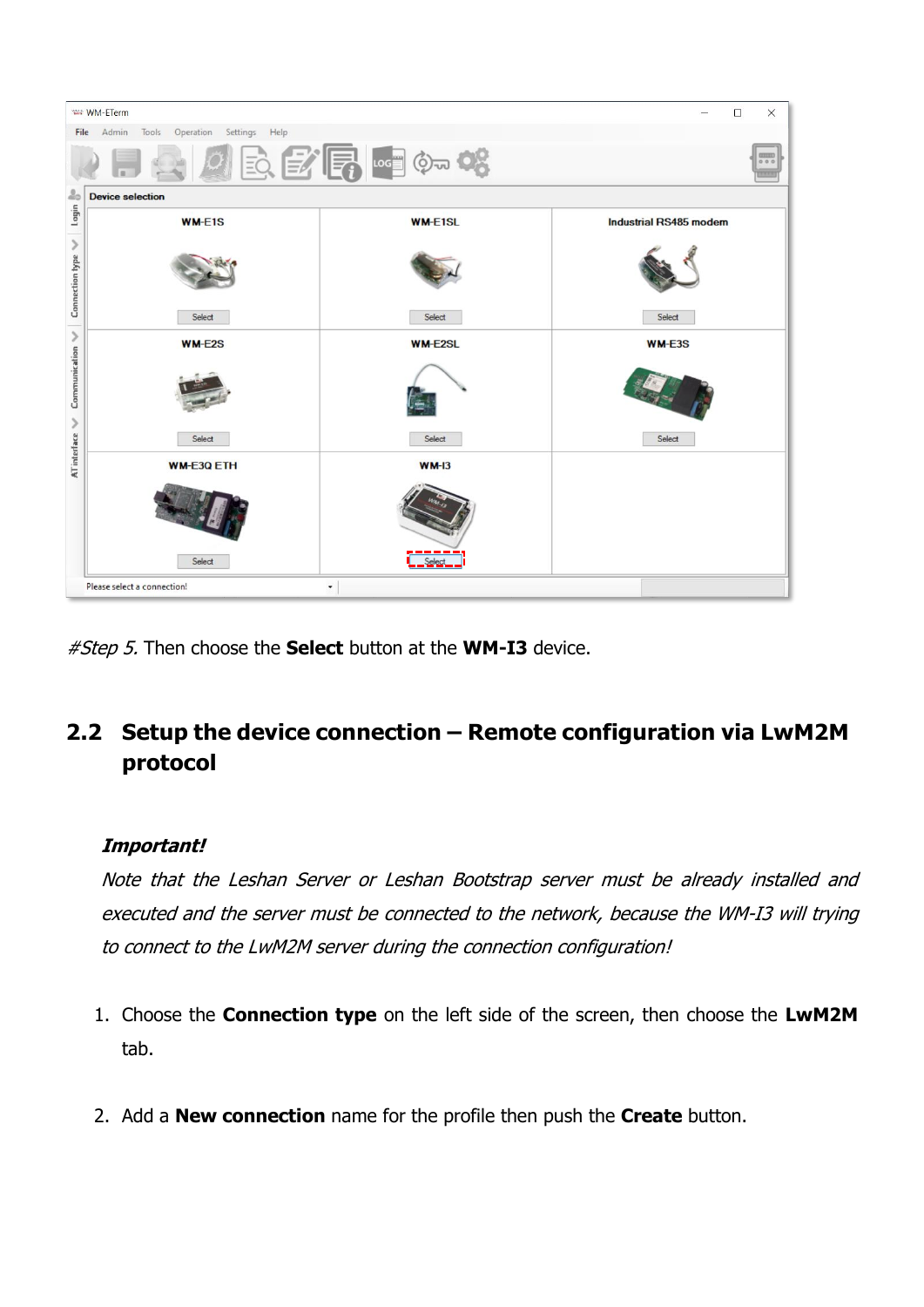|                                                 | WANT WM-ETerm - WM-I3<br>$\Box$<br>$\times$ |                                                                                       |           |  |  |           |
|-------------------------------------------------|---------------------------------------------|---------------------------------------------------------------------------------------|-----------|--|--|-----------|
|                                                 | Admin Tools Operation Settings Help<br>File |                                                                                       |           |  |  |           |
|                                                 |                                             | 全国全局中的                                                                                |           |  |  | $\bullet$ |
| log off <sup>8</sup><br>$\overline{\mathbf{C}}$ | Optical<br>Serial                           | <b>New connection profile</b><br>WM-I3_LwM2M<br>Create<br><b>Existing connections</b> |           |  |  |           |
|                                                 | TCP/IP                                      | Edit<br>$\checkmark$<br>Delete                                                        |           |  |  |           |
| <b>Connection type</b>                          |                                             | Common settings<br><b>Value</b>                                                       |           |  |  |           |
|                                                 | Modem                                       | IEC password                                                                          |           |  |  |           |
|                                                 | NZM                                         | <b>IEC</b> address                                                                    |           |  |  |           |
|                                                 |                                             | Communication password<br><b>LwM2M connection settings</b>                            |           |  |  |           |
| Communication                                   |                                             | IP address                                                                            |           |  |  |           |
|                                                 |                                             | Port                                                                                  |           |  |  |           |
|                                                 |                                             | Endpoint name                                                                         |           |  |  |           |
| ≯                                               |                                             | Use Supervisor proxy                                                                  |           |  |  |           |
|                                                 |                                             | Timeout [sec]                                                                         |           |  |  |           |
| AT interface                                    |                                             |                                                                                       |           |  |  |           |
|                                                 |                                             |                                                                                       |           |  |  |           |
|                                                 |                                             |                                                                                       |           |  |  |           |
|                                                 |                                             |                                                                                       |           |  |  |           |
|                                                 |                                             |                                                                                       |           |  |  |           |
|                                                 |                                             | Please select a connection!                                                           | $\!\star$ |  |  |           |

3. Then the next window appears with the connection settings.

|                 | Watt WM-ETerm - WM-I3<br>$\times$<br>□               |                        |             |  |  |  |  |
|-----------------|------------------------------------------------------|------------------------|-------------|--|--|--|--|
|                 | Operation<br>Settings Help<br>Admin<br>Tools<br>File |                        |             |  |  |  |  |
|                 | 全国医学局中的                                              |                        |             |  |  |  |  |
| 20              | <b>Connection name</b>                               |                        |             |  |  |  |  |
| log off         | Connection name                                      | WM-I3_LwM2M            |             |  |  |  |  |
|                 | <b>Common settings</b>                               |                        |             |  |  |  |  |
| $\mathcal{P}$   | Communication password                               |                        | $\Box$ Show |  |  |  |  |
| Connection type | <b>LwM2M connection settings</b>                     |                        |             |  |  |  |  |
|                 | IP address                                           | 176.48.26.177          |             |  |  |  |  |
|                 | Port                                                 | 5684                   |             |  |  |  |  |
| $\,$            | Endpoint name                                        | MyLwM2MEndpointName    |             |  |  |  |  |
|                 | Use Supervisor proxy                                 |                        |             |  |  |  |  |
| Communication   | Timeout [sec]                                        | $\div$<br>i O          |             |  |  |  |  |
| ≯               | <b>Endpoint from server</b>                          | --- INPUT MANUALLY --- | Refresh     |  |  |  |  |
| AT interface    |                                                      |                        |             |  |  |  |  |
|                 |                                                      |                        |             |  |  |  |  |
|                 |                                                      |                        |             |  |  |  |  |
|                 | Cancel<br>Save                                       |                        |             |  |  |  |  |
|                 | Please select a connection!                          |                        |             |  |  |  |  |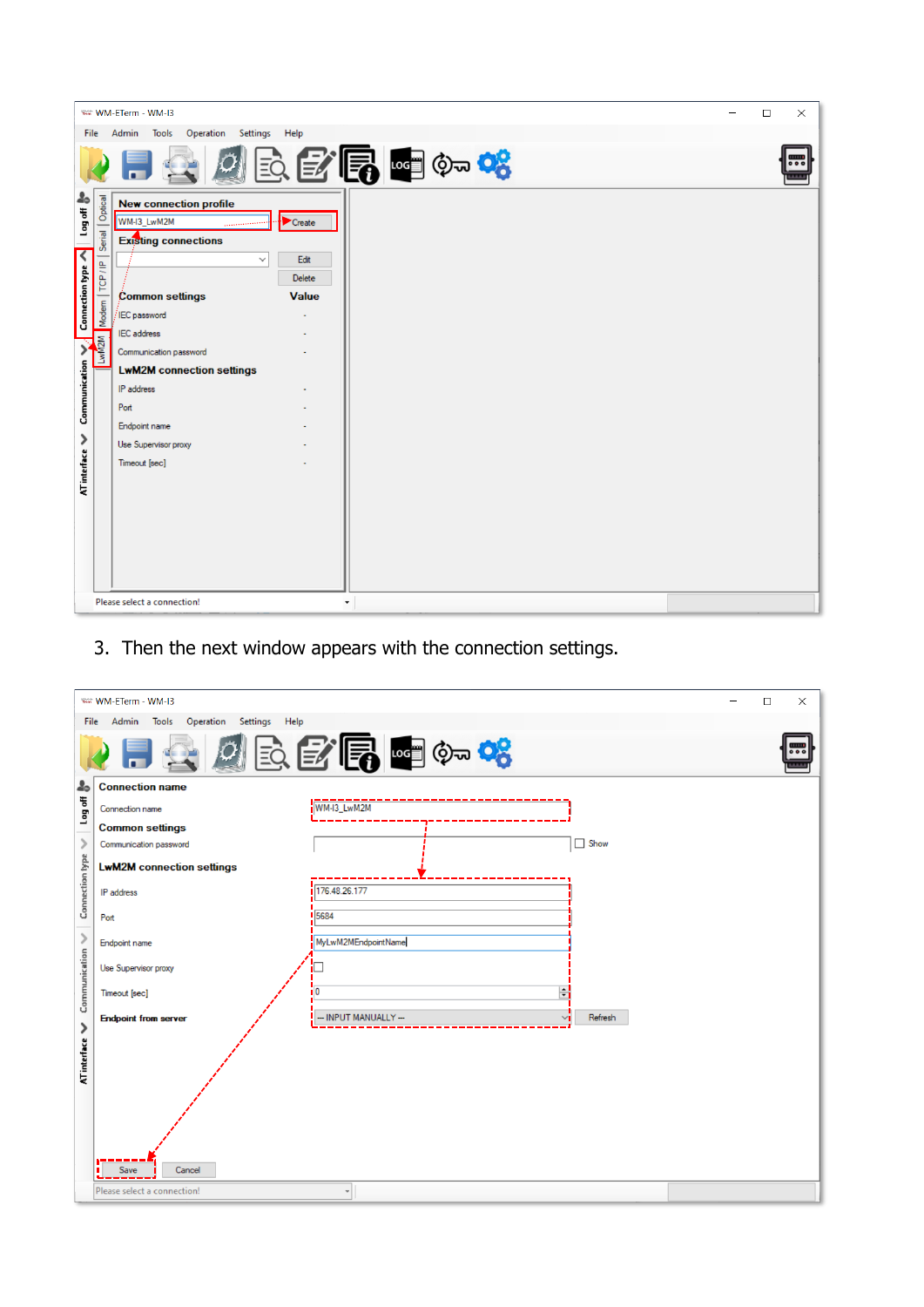- 4. Add the **IP address** of the LwM2M server that you already installed. For the address server name can be also used instead of IP address.
- 5. Also add the **Port** number of the LwM2M server here.
- 6. Add the **Endpoint** name of the WM-I3 device which you already configured at the LwM2M server side. The LwM2M server will communicate through this endpoint name. This Endpoint name can be also requested and listed from the server if the device is already registered on the Leshan server.
- 7. You can enable the **Use Supervisor proxy** if you want, by the checkbox. This is a unique Windows service and program, which can turn on and start the Leshan server. It is suitable for using it and communicate through this as a proxy.

Note, that if you want to use this, you have to add the LeshanSupervisor's address and its port number, and the WM-E Term software will communicate through this proxy with the Leshan server, and with the lwm2m endpoints (WM-I3 devices).

- 8. You can select Endpoint from server value or leave it on **--- INPUT MANUALLY ---** as it is default.
- 9. Click on the **Save** button to save the connection profile.

## **2.3 LwM2M parameter settings**

**Important!** Note that the Leshan Server or Leshan Bootstrap server must be already installed, executed and connected to the network!

1. At first, download the sample LwM2M compatible WM-I3 configuration file: [https://www.m2mserver.com/m2m-downloads/Sample\\_Config\\_LwM2M-WM-I3.zip](https://www.m2mserver.com/m2m-downloads/Sample_Config_LwM2M-WM-I3.zip)

2. **For first time configuration,** let's **Open** the file in the **WM-E Term** software.

(If you already configured the device through LwM2M, you can use the **Parameter read**



icon the readout and to modify the settings).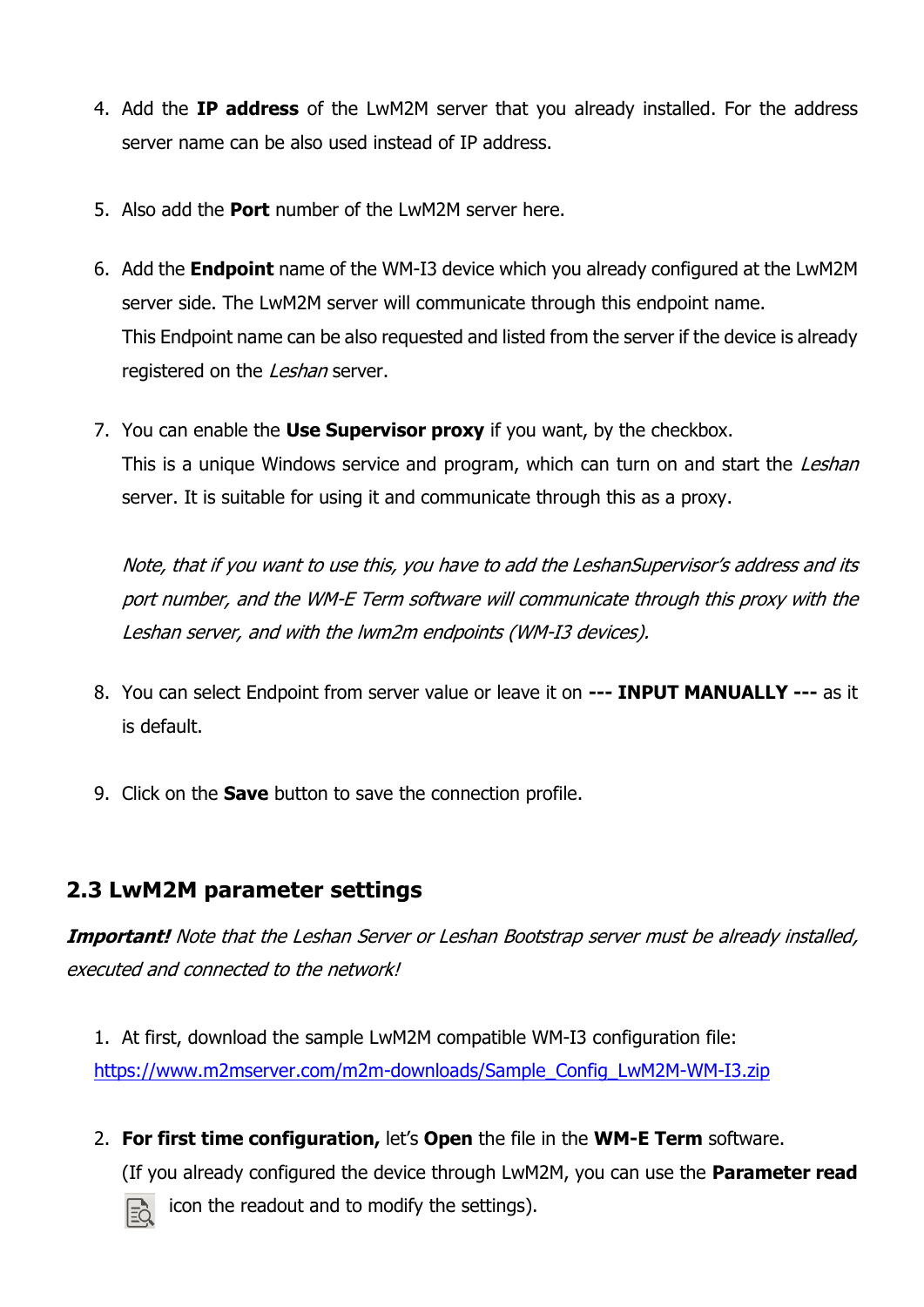- 3. Open the **LwM2M settings** parameter group.
- 4. Push to the **Edit values** button.
- 5. Modify the settings and add the Leshan server's **URL** (LwM2M server address). The defined Lwm2m server **URL** can be a bootstrap server's address or an ordinary LwM2M server's address (with a simple or encypted communication). The URL defines the mode of communication – e.g. coap:// for general communication channel or coaps:// for the secured one. (In case of secure, the **Identity** and **Secret key** (PSK) fields must be also defined).
- 6. Add the **Endpoint** (WM-I3 device name), which you already configured at the Leshan server side. The LwM2M server will communicate through this endpoint name. This Endpoint name can be also requested and listed from the server if the device is already registered on the Leshan server.

|                 |      | was WM-ETerm - WM-13       |                                                | $\Box$      | $\times$ |
|-----------------|------|----------------------------|------------------------------------------------|-------------|----------|
|                 | File | Admin<br>Operation         | Settings<br>Help<br>Tools                      |             |          |
|                 |      |                            | P ∞ ⊙∞ <mark>≎</mark>                          |             | ₩.       |
| 20              |      | Parameter group:           | LwM2M settings                                 | Edit values |          |
| Ho go J         |      | <b>Edited groups:</b>      | No edited groups                               |             |          |
| >               |      | Parameter description      | Parameter value                                |             | ۸        |
|                 |      | URL                        | 1                                              |             |          |
|                 |      | Endpoint                   | $\overline{2}$<br>$\overline{3}$               |             |          |
| Connection type |      | Identity<br>Secret key     | $\overline{4}$                                 |             |          |
|                 |      | Is bootstrap?              | No                                             |             |          |
| ⋗               |      |                            |                                                |             | v        |
|                 |      | LwM2M settings             | coaps://178.48.26.177:5684                     |             |          |
| Communication   |      | $ $ URL                    |                                                |             |          |
|                 |      | <b>Endpoint</b>            | MyLwm2mEndpointName                            |             |          |
|                 | г    | I Is bootstrap?            |                                                |             |          |
| ⋗               |      | <b>i</b> Identity          | MyLwm2mEndpointName                            |             |          |
|                 |      | Secret key                 | 010203040A0B0C0D                               |             |          |
| AT interface    |      | Reserved                   |                                                |             |          |
|                 |      | Ù<br>Ok<br>Cancel<br>WM-I3 | Version 1.3.59.6   Build: 6/15/2021 8:17:40 AM |             |          |
|                 |      |                            | ۰                                              |             |          |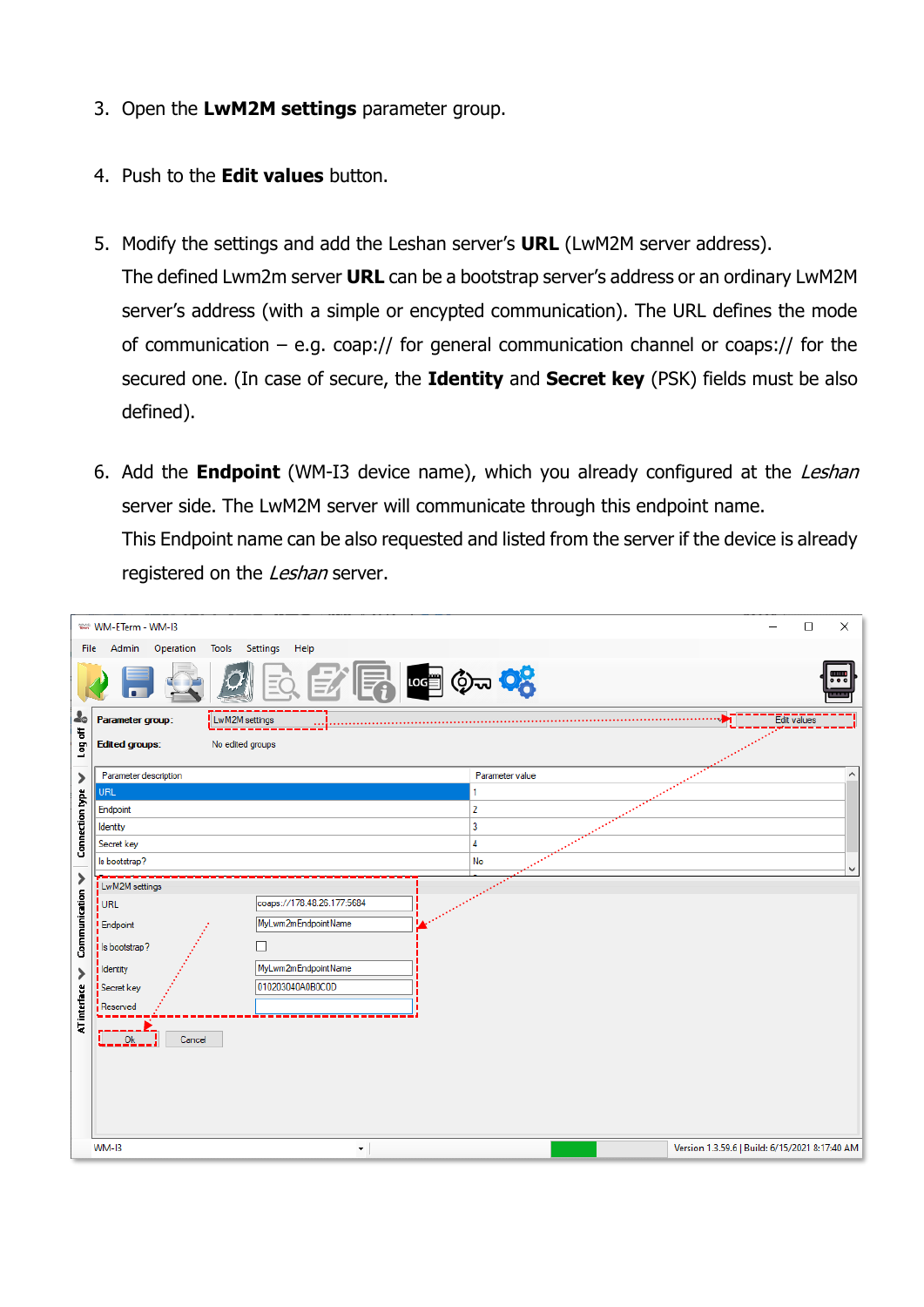7. Configure the **Is bootstrap** feature, which means that the device is connecting to the bootstrap server (which creates a primary authentication and it decides with which lwm2m server should the device communicate with.).

After the successful bootstrap authentication, the bootstrap server sends the connection parameters for the endpoint device (such as server URL, Endpoint name, in case of an encrypted communication attempt – the **Identity** and **Secret key** (PSK) parameters also. Then the device will be registering to the server - which were getting during the bootstrap process – with the selected connection mode by the received parameters. During the registration (login to the LwM2M server) a second authentication takes place, and the device will appear as a registered endpoint. There is a re-registration lifespan (its value can be max. 86400 seconds), which controls the validity length of the device registration lifetime.

The two possible select options here:

- **Is bootstrap** (enabled feature): the bootstrap which is identifying the logging lwm2m devices, and it defines the communication way for the devices: it tells, that which server should be communicate with – then it sends the encryption key for the communication – if this server is available through an encrypted channel
- **Not bootstrap** (disabled feature): a simple server is providing LwM2M server features with ordinary or an encrypted communication

Both of this can be encrypted via DTLS protocol (UDP protocol based TLS).

- 8. Add the **Identity** name if you wnat, which is used for TLS authentication and can be the same as the **Endpoint** name.
- 9. You also can add the **Secret Key** value here, which is the Pre-Shared Key (PSK) of the TLS in hexa format – e.g. 010203040A0B0C0D

10.The **Reserved** field is currently not used.

11.Click on the **OK** button for saving the presets to the WM-E Term.

**Important**! Note, that in case of using the LwM2M, you need to choose the LwM2M protocol at every parameter group and settings.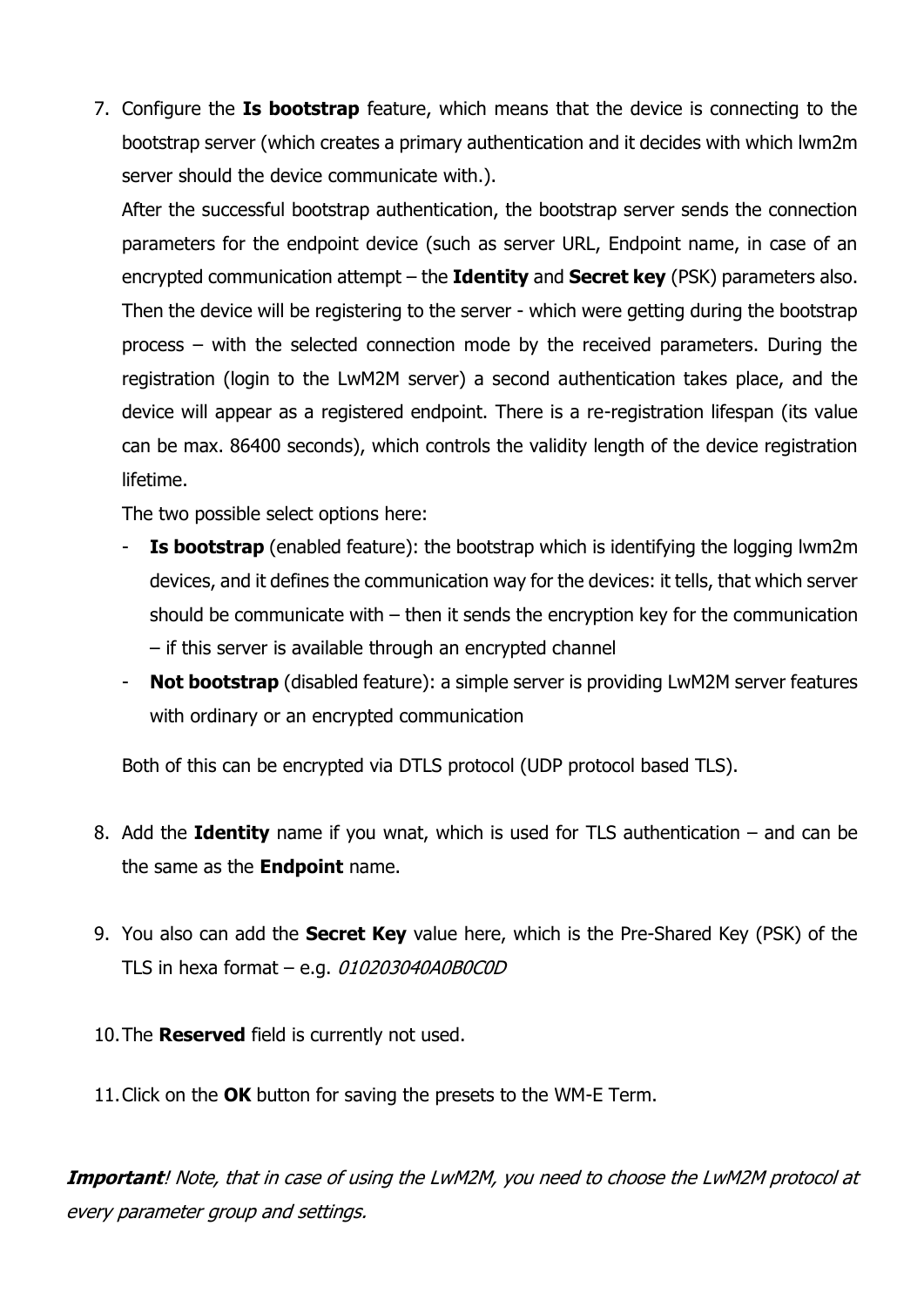## **2.4 Firmware update**

Note that the **firmware update** feature works in LwM2M mode only.

1. Choose the the **Tools** menum **Firmware update (LwM2M)** item.

Then the following window appears.

Note, that the LwM2M (Leshan) server must be executed and connected to the network.

2. Click on the **Connect** button and the fields will be changed to editable.

| Tools | Settings Help                           |
|-------|-----------------------------------------|
|       | Reset meter counters                    |
|       | Upload CA Certificate                   |
|       | Upload Client Certificate               |
|       | <b>Upload Client Key</b>                |
|       | Single firmware update                  |
|       | Firmware update (LwM2M)                 |
|       | Single Telit firmware update from LwM2M |
|       | Readout data                            |
|       | Single Telit firmware update            |
|       | Single bootloader update                |

|                     | was WM-ETerm - WM-13                      |                                           | $\Box$<br>$\times$<br>—                        |
|---------------------|-------------------------------------------|-------------------------------------------|------------------------------------------------|
| File                | Admin<br>Operation<br>Tools Settings Help |                                           |                                                |
|                     |                                           |                                           |                                                |
|                     |                                           | 医学局中的                                     | 000                                            |
| 20<br>log off       | Firmware URI:                             | Critical                                  |                                                |
| ≯                   | Severity:                                 | Mandatory<br>Optional                     |                                                |
| Connection type     | Maximum Defer Period:                     | $\div$<br>$\overline{\mathbf{0}}$         |                                                |
|                     | Connect                                   | State                                     |                                                |
|                     | Upload parameters                         | Update result                             |                                                |
| ⋟                   |                                           | Package name                              |                                                |
|                     | Start update                              | Package version<br>Last state change time |                                                |
|                     | Cancel update                             |                                           |                                                |
| Communication       |                                           |                                           |                                                |
|                     |                                           |                                           |                                                |
| $\mathcal{P}$       |                                           |                                           |                                                |
|                     |                                           |                                           |                                                |
| <b>AT</b> interface |                                           |                                           |                                                |
|                     |                                           |                                           |                                                |
|                     |                                           |                                           |                                                |
|                     |                                           |                                           |                                                |
|                     |                                           |                                           |                                                |
|                     |                                           |                                           |                                                |
|                     | WM-I3                                     | $\blacktriangledown$                      | Version 1.3.59.6   Build: 6/16/2021 1:36:48 PM |

3. The **Firmware URL** contains the firmware download link, which is used by the device to download the firmware.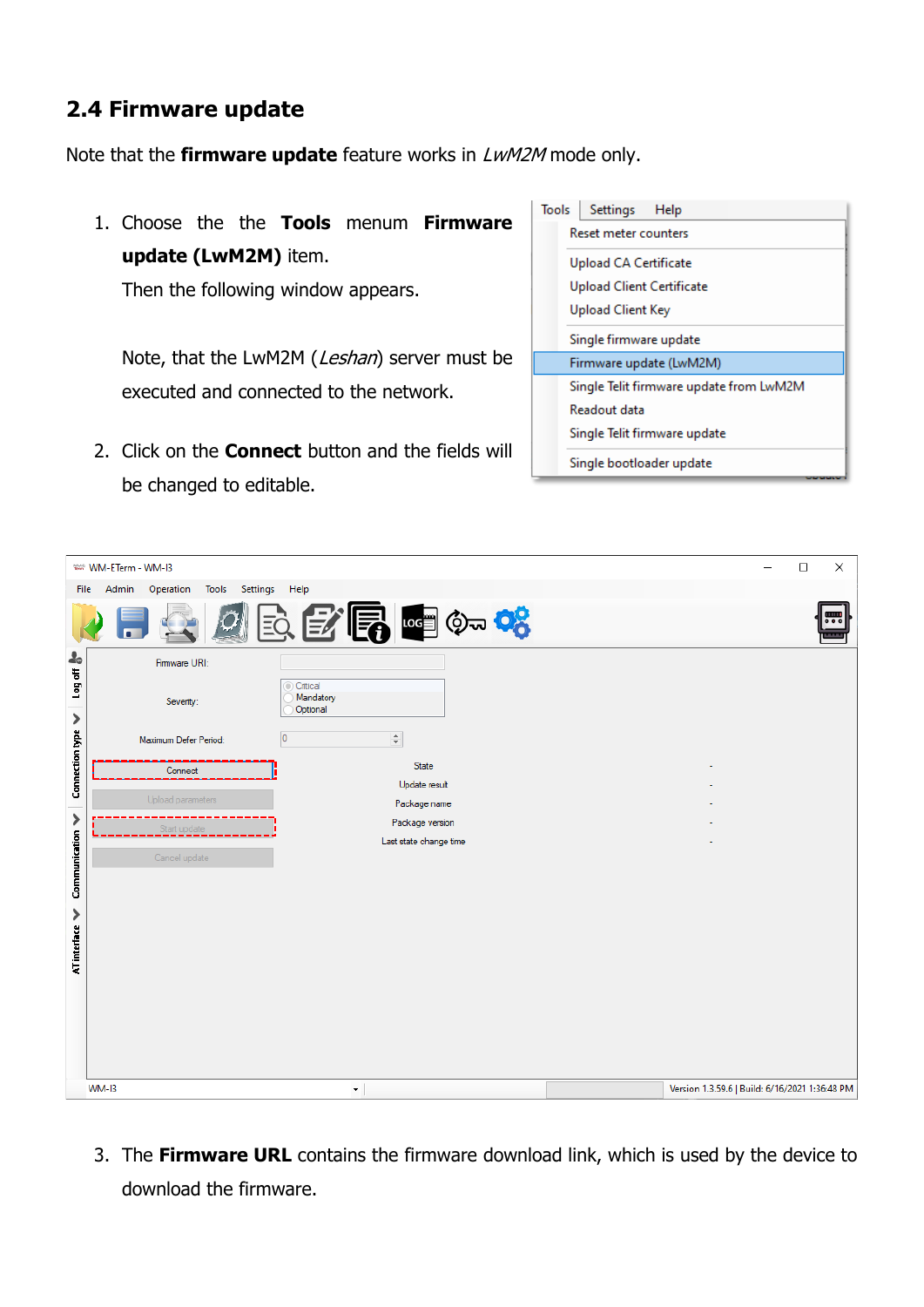- 4. The **severity** is the priority.
- 5. The **maximum defer period** means the delay of the firmware installation.
- 6. Change the settings and click on the **Upload the parameters** button.
- 7. Begin the firmware update by pushing the **Start update** button.

### **2.5 LwM2M implementation**

The development of the WM-I3 device was based on the Leshan Lwm2m server. More information:<https://leshan.eclipseprojects.io/#/about>. The Leshan's solution also supports the OMA Lwm2m v1.1 protocol.

Our LwM2M module supports the Lwm2m v1.0 protocol. In addition, we have defined our own objects and several standard objects.

If the Customer needs a server-side implementation or a service provider wants to use our product, of course a system integration will be necessary to perform. So, based on the requirements, we have to adapt our solution to the Lwm2m server version which is used by the Client. As it can be expected, this will require some development / testing resources and time.

The WM-E Term configuration software's Lwm2m expansion is entirely depending on Leshan, as it using its HTTP API to communicate with WM-I3 endpoint devices.

The communication channel looks like:

## **WME-Term**  $\leftarrow$  **→ Leshan Server**  $\leftarrow$  **→ WM-I3 device**

## **2.6 Using LwM2M protocol on Leshan server (CBOR format)**

A demo LwM2M solution is currently being implemented on the WM-I3. The purpose of this is to demonstrate the operation of LwM2M-Leshan server.

If you have a specific request regarding the data format, please contact our Merchant!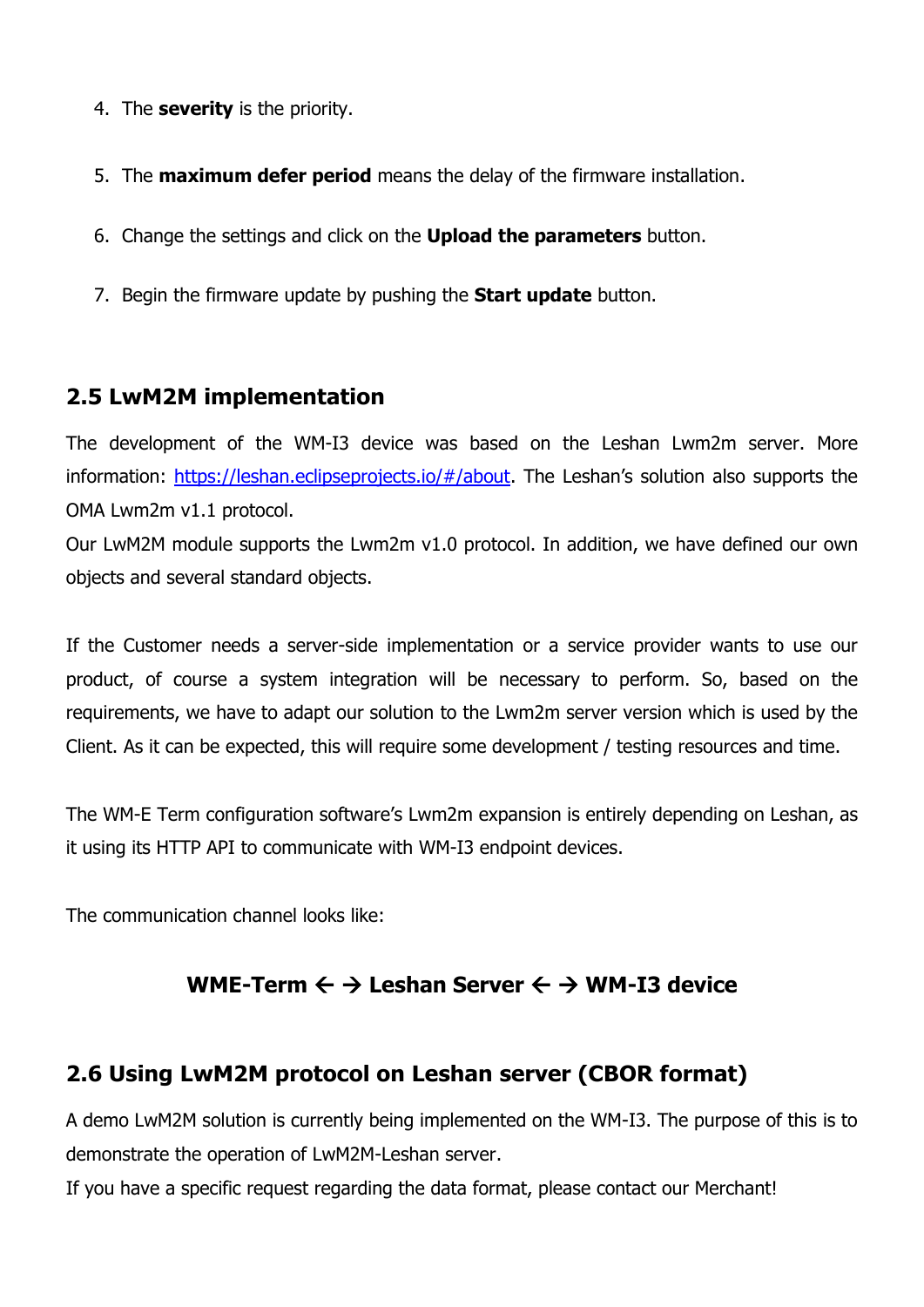For a public Leshan server you have to consider the following. The data is encoded in CBOR format.

#### CBOR application webpage: https://cbor.me

You will get some similar data using the objects during the data communication of the device (e.g. in our example let's see the Object 19 (BinaryAppDataContainer) which is stored in encoded format:

```
9f02131a61e5739e190384010118201902bff6ff
9f02131a61e57922190384020118201902c41902c4f6ff
9f02131a61e57d6d190384010118201902d1f6ff
9f02131a61e580f1190384010118201902ecf6ff
9f02131a61e5847419038401011820190310f6ff
9f02131a61e587f819038401011820190310f6ff
9f02131a61e58efe19038401011820190310f6ff
9f02131a61e592821903840101182019031af6ff
```
You should copy and paste a line to the right part of the CBOR's webpage screen, and press the left arrow button on the top of the right panel. Thent the CBOR application will decode the content.

You should repeat this from line-to-line.



#### The meaning of the values:

- 1. Value 2 representing OMA-LwM2M CBOR format [8-bit integer]
- 2. Instance ID / Class per time interval[16-bit integer]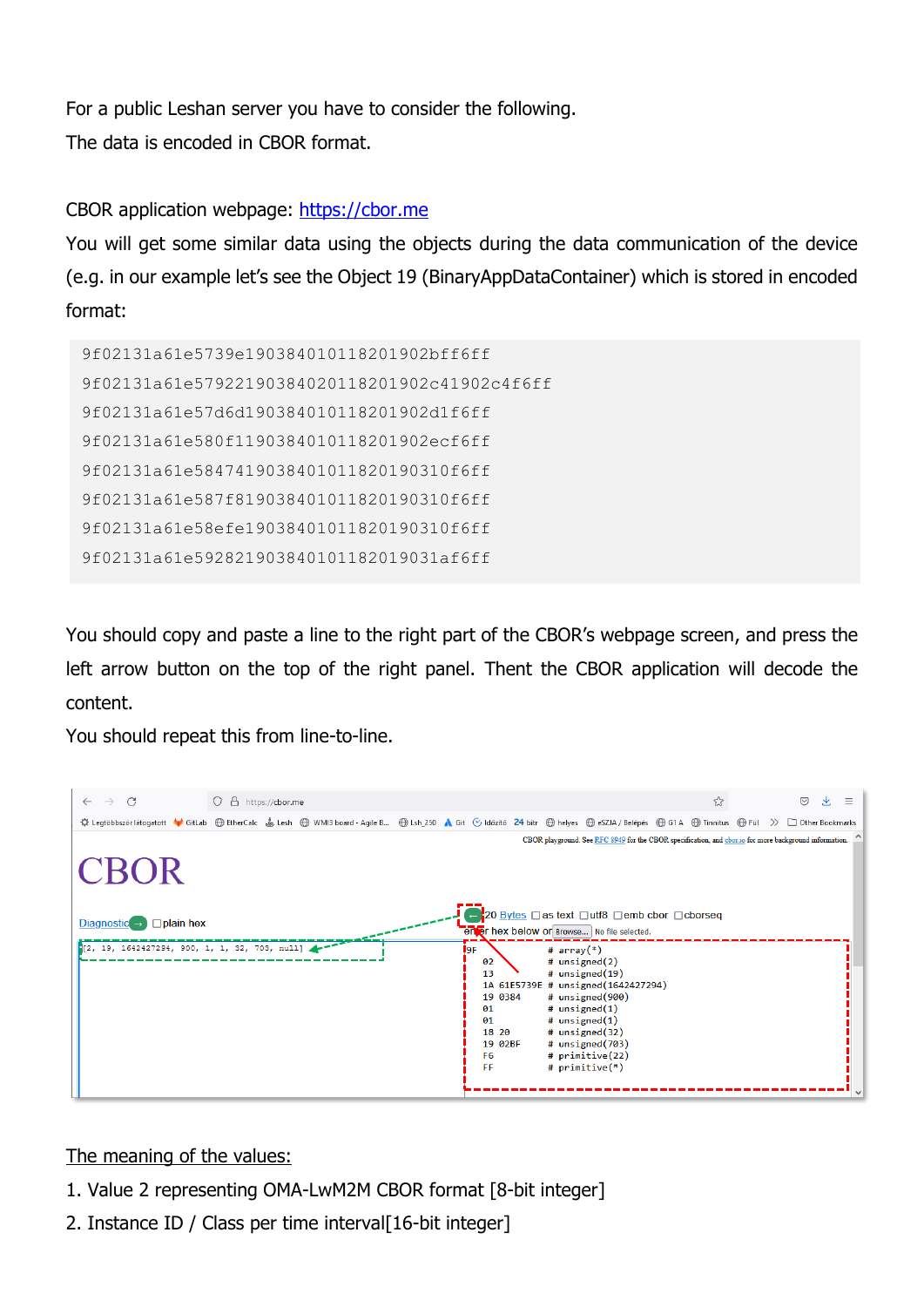3. Timestamp of first Interval [32-bit integer] representing the number of seconds since Jan 1st, 1970 in the UTC time zone.

- 4. Data storage interval (period) in seconds [32-bit integer]
- 5. Number of intervals in Payload [16-bit integer]
- 6. Number of values to send per interval (period) [8-bit integer]
- 7. Size of Value 1 (pulse counted value) in bits [8-bit integer]
- 8. Value 1 (pulse counted value) in the current interval [x bits]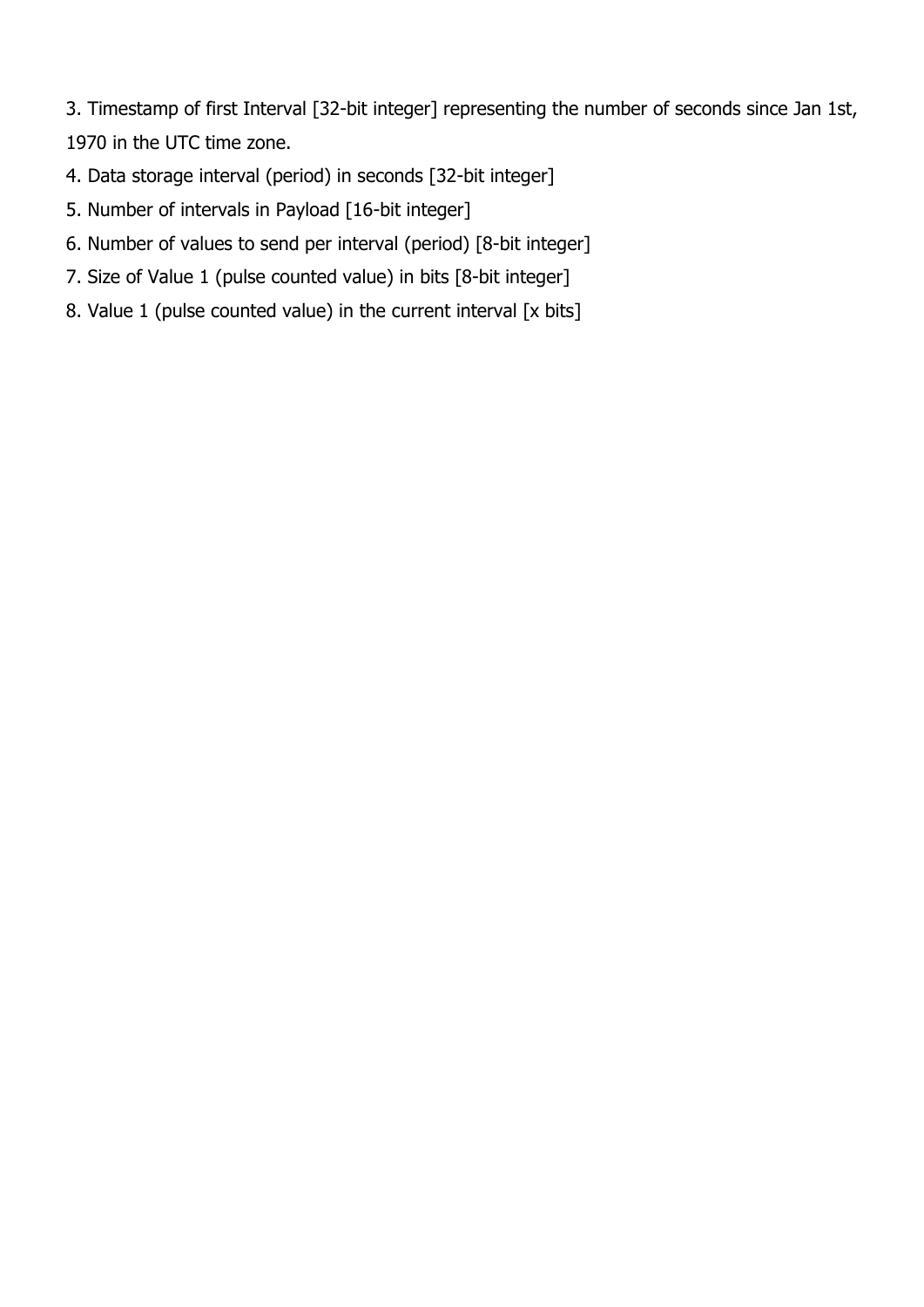# **3. Support**

If you have any questions concerning the usage of the device, contact us at the following contact:

**E-mail:** [iotsupport@wmsystems.hu](mailto:iotsupport@wmsystems.hu)

**Phone:** +36 20 3331111

Online product support can be required here at our website: <https://www.m2mserver.com/en/support/>

For the proper identification of your device, use router sticker and its information, which contains important information for the call center.

Due to the support questions, the product identifier is important for resolve your problem. Please, when you are attempting to tell us an incident, please send us the IMEI and SN (serial number) information from the product warranty sticker (located on the front face of the product housing).

The documentation and software release for this product can be accessed via the following link: <https://m2mserver.com/en/product/wm-i3/>